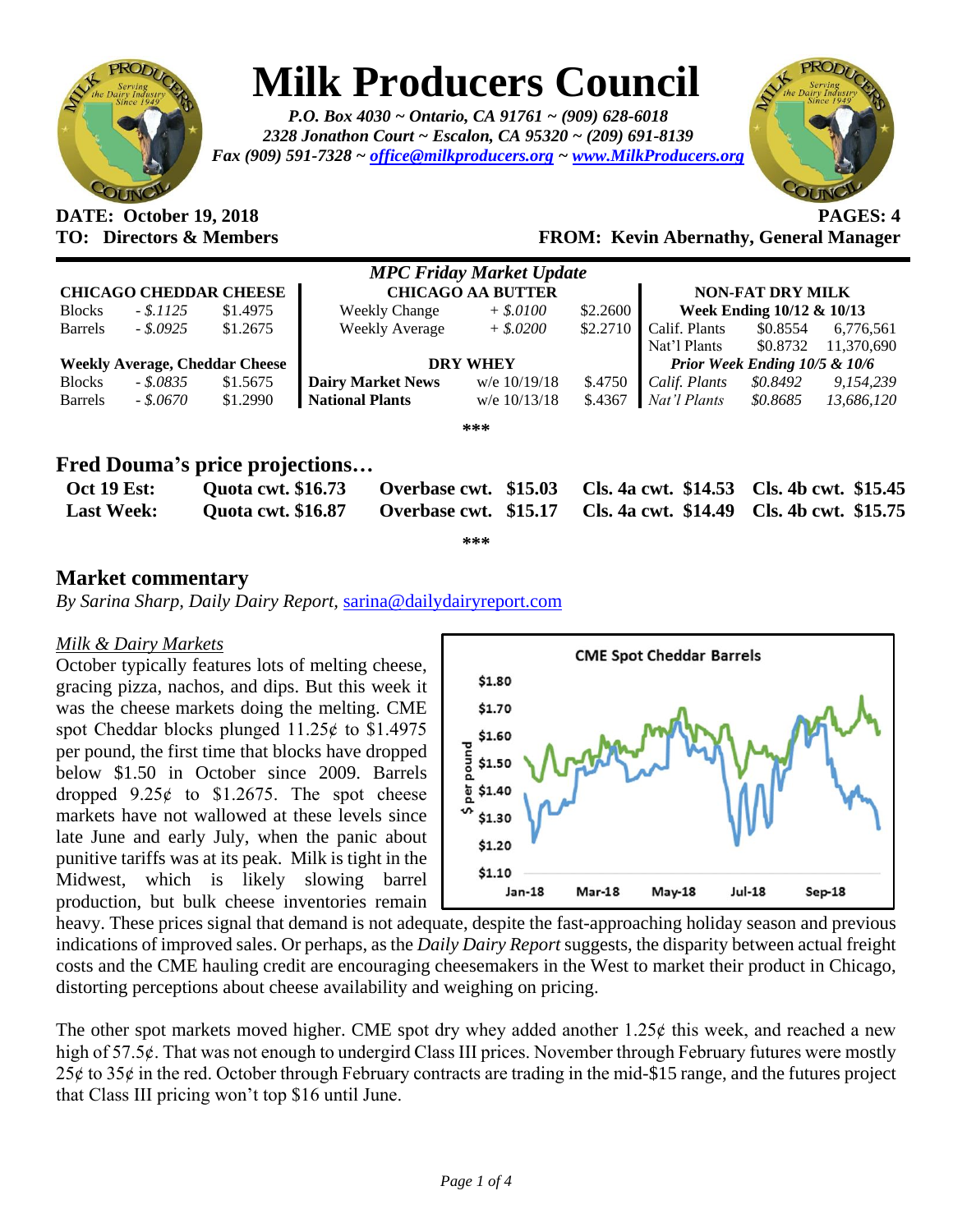CME spot butter added a penny this week, and reached \$2.26 per pound. Spot nonfat dry milk (NDM) climbed a half-cent to 87.25¢. Class IV futures gained a little ground. Cream prices are rising as befits the season, and butter



buyers have stepped up their purchases. Consumers are likely to do the same. USDA's National Retail Report – Dairy showed a 45% jump in the number of retailers advertising butter compared to the same week a year ago.

Although prices have barely budged, the milk powder market has tightened. There is less milk destined for balancing plants in the Northeast and Midwest, as bottlers are using more. And cheesemakers are aggressively fortifying with powder, likely helping to deplete NDM inventories. Exports to Mexico remain strong. Across the pond, the European Commission sold 57 million pounds of skim milk powder (SMP) out of its Intervention storage program, whittling the stockpile down to 427.5 million pounds. The

Commission set its minimum sales price at  $\epsilon$ 1,231 per metric ton, one euro higher than the previous three tenders.

SMP moved nominally lower at the Global Dairy Trade (GDT) auction on Tuesday, to the equivalent of NDM at  $96¢$  per pound.

European milk collections wilted in August after a brutally hot summer in northern Europe. Output in many of the major dairy nations was still higher than the prior year, but growth slowed considerably relative to the preceding months. In Germany, for example, milk collections were 0.5% greater than in August 2017, compared to 3.3% year-over-year



growth, on average, in January through July. Across the eurozone, collections were basically unchanged from last



year. The lack of growth translated to a little less cheese and SMP output in Europe than during the comparable period last year.

In the U.S., milk production continued to grow in September, rising 1.3% from a year ago to 17.4 billion pounds. Milk output jumped 4.8% in California; the additional 146 million pounds accounted for two-thirds of the national year-overyear gain. The Golden State bounced back from a 3.2% decline in September 2017, when sweltering temperatures sapped milk production. Output was up 8.9% in Texas and 8.7% in Colorado.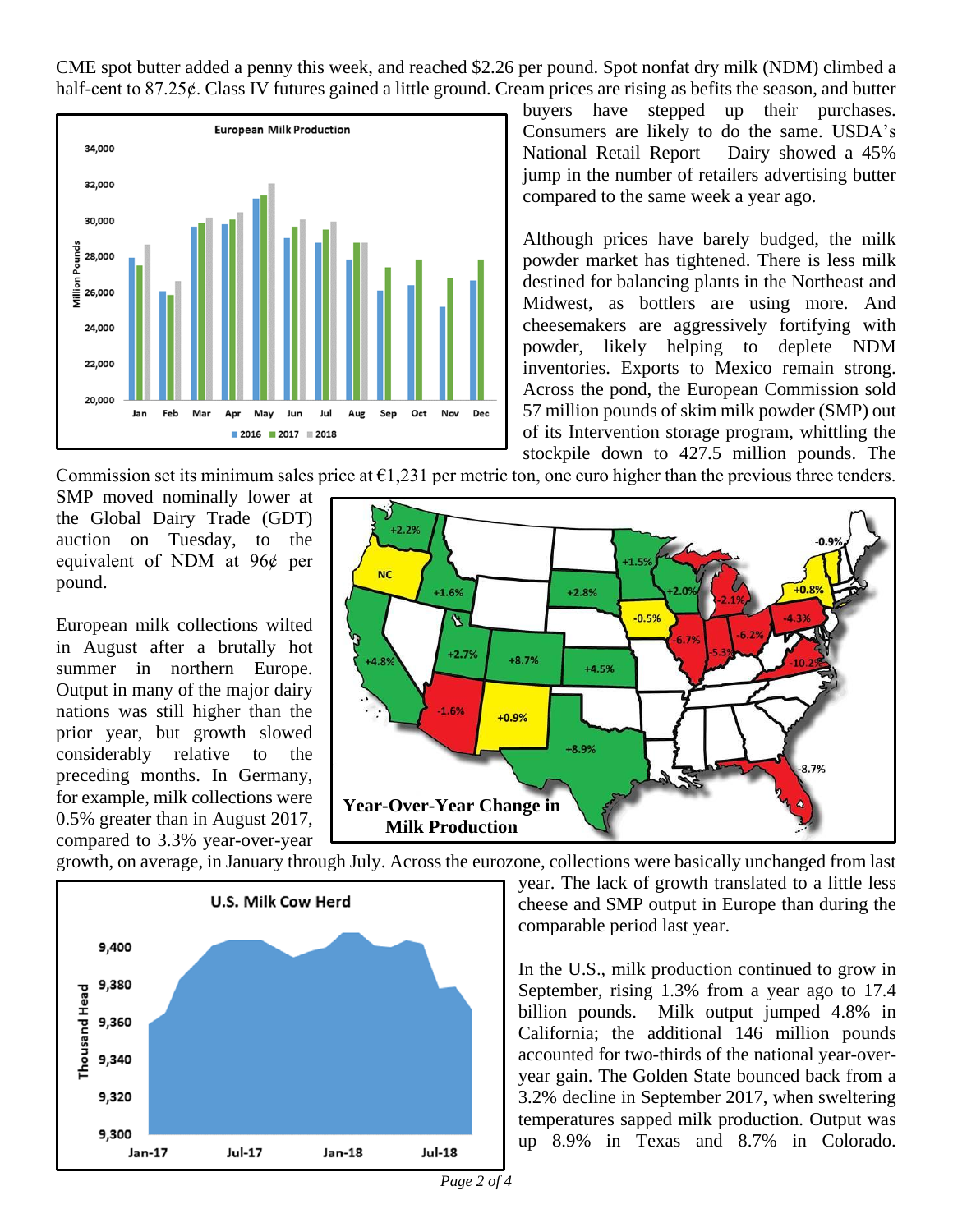Production was down hard in the Great Lakes states and the Southeast, confirming reports of lower milk supplies in those regions.

More importantly, the dairy herd is considerably smaller than it was just a few months ago. USDA estimates the September dairy herd at 9.367 million head, 33,000 head fewer than the curiously high 9.4 million head the agency initially reported in August and down 32,000 head from September 2017. USDA revised its estimate of the August

milk-cow herd down to 9.379 million head, putting it more in line with reports of high slaughter and a slate of sellouts.

Dairy producers continue to send cattle to the auction and the slaughterhouse. If floundering springer values are any indication of dairy producers' appetite for expansion, the dairy herd is likely to continue to shrink. The industry is slowly, painfully, reducing dairy cow numbers, which will help to stop the decline in milk premiums and set the stage for better prices.



### *Grain Markets*

The grain bulls came charging out of the gate on Monday, but then quickly retreated. Losses mounted throughout the week as harvest pressure mounted. December corn settled at \$3.67 per bushel, down  $6.25¢$  from last Friday. November soybeans closed at \$8.5675, roughly a dime lower. U.S. soybean exports are starting to fall behind year-ago comparisons, as Chinese purchases have slowed dramatically – but not stopped entirely – relative to the very large volumes that are typical at harvest. The new trade paradigm is likely to continue to weigh on the market, particularly as USDA and market analysts adjust their forecasts in light of weekly export shipments.

#### \*\*\*

### **Federal Milk Marketing Order Pricing Starts**

*By Geoff Vanden Heuvel, Director of Regulatory and Economic Affairs*

On Wednesday October 17, the first advanced pricing announcement was released by the California Federal Market Administrator. You can view the two-page document [here.](https://www.cafmmo.com/download-file/?s=true&folderMap=prices.advance&fileName=2018%2f201811+Advanced+Prices.pdf&ia=inline)

Also recently released was a four-page Market Administrator's Bulletin that can be read [here.](https://www.cafmmo.com/download-file/;jsessionid=AD8B3B324368C777E4A301F2A97AD291?s=true&folderMap=publications.bulletin&fileName=2018%2f201810+Bulletin.pdf&ia=inline)

Like the California state system that we are used to, the California Federal Milk Marketing Order (FMMO) announces prices for class I and II milk ahead of the month. It uses formulas to establish these prices based on the average of the first two weeks of the prior month butter, cheese, dry whey and nonfat dry milk prices. One difference in the FMMO is that class I prices are announced for the Los Angeles County market, which is the highest priced zone in the order. The Class I price in the other zones of the state are lower. These location differentials apply to the prices purchasers of class I milk must pay, but that same differential also applies to the payment to producers or their cooperatives for all the pooled milk you sell. That pool price is based on the location of first receipt of your milk.

The FMMO deliberately sets the highest Class I price in the largest population center of an order to incentivize producers and cooperatives to sell their milk there. Theoretically that is where the highest demand for class I milk is. Recognition of the location value of milk was somewhat muted in the old California state order by a system of transportation subsidies. Those producer-funded subsidies were used to facilitate the movement of milk to population centers like Los Angeles County. As more and more milk moved out of Southern California, the cost of the transportation subsidy program to producers became significant. In addition, cooperatives and other